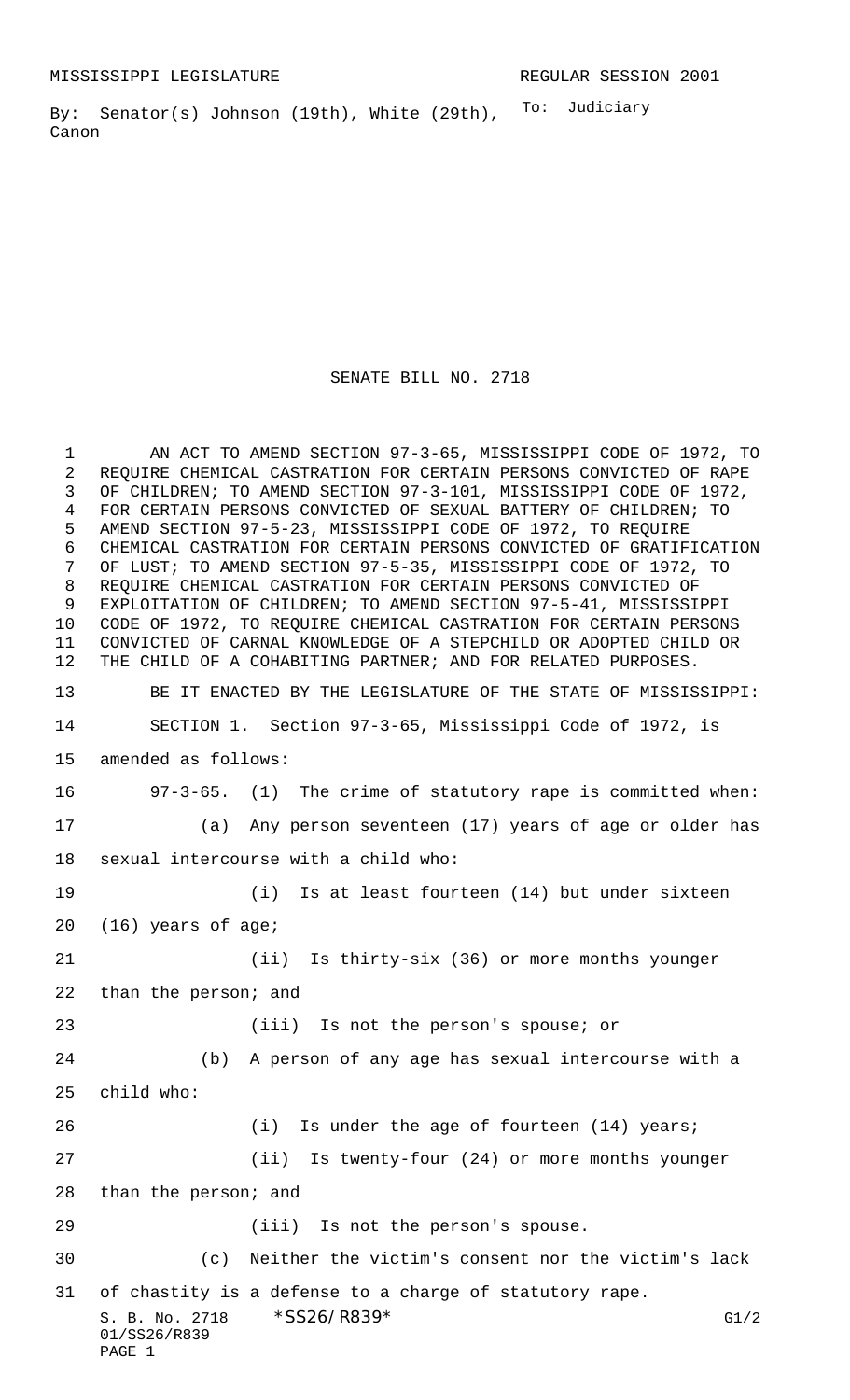(2) Upon conviction for statutory rape, the defendant shall be sentenced as follows:

 (a) If eighteen (18) years of age or older, but under twenty-one (21) years of age, and convicted under paragraph (1)(a) of this section, to imprisonment for not more than five (5) years in the State Penitentiary or a fine of not more than Five Thousand Dollars (\$5,000.00), or both;

 (b) If twenty-one (21) years of age or older and convicted under paragraph (1)(a) of this section, to imprisonment of not more than thirty (30) years in the State Penitentiary or a fine of not more than Ten Thousand Dollars (\$10,000.00), or both, for the first offense, and not more than forty (40) years in the State Penitentiary for each subsequent offense;

 (c) If eighteen (18) years of age or older and convicted under paragraph (1)(b) of this section, to imprisonment for life in the State Penitentiary or such lesser term of imprisonment as the court may determine, but not less than twenty (20) years.

 (d) If thirteen (13) years of age or older but under eighteen (18) years of age and convicted under paragraphs (1)(a) or (1)(b) of this section, such imprisonment, fine or other sentence as the court, in its discretion, may determine.

 (e) Every person age twenty-seven (27) or older convicted for statutory rape, upon release from confinement for whatever reason, shall undergo medroxyprogesterone acetate treatment or its chemical equivalent in addition to all other punishment imposed. (i) Any person required to undergo medroxyprogesterone acetate treatment or its chemical equivalent shall be subject to the treatment for the term of that person's

natural life absent any finding by the Department of Corrections

63 that this treatment is no longer necessary.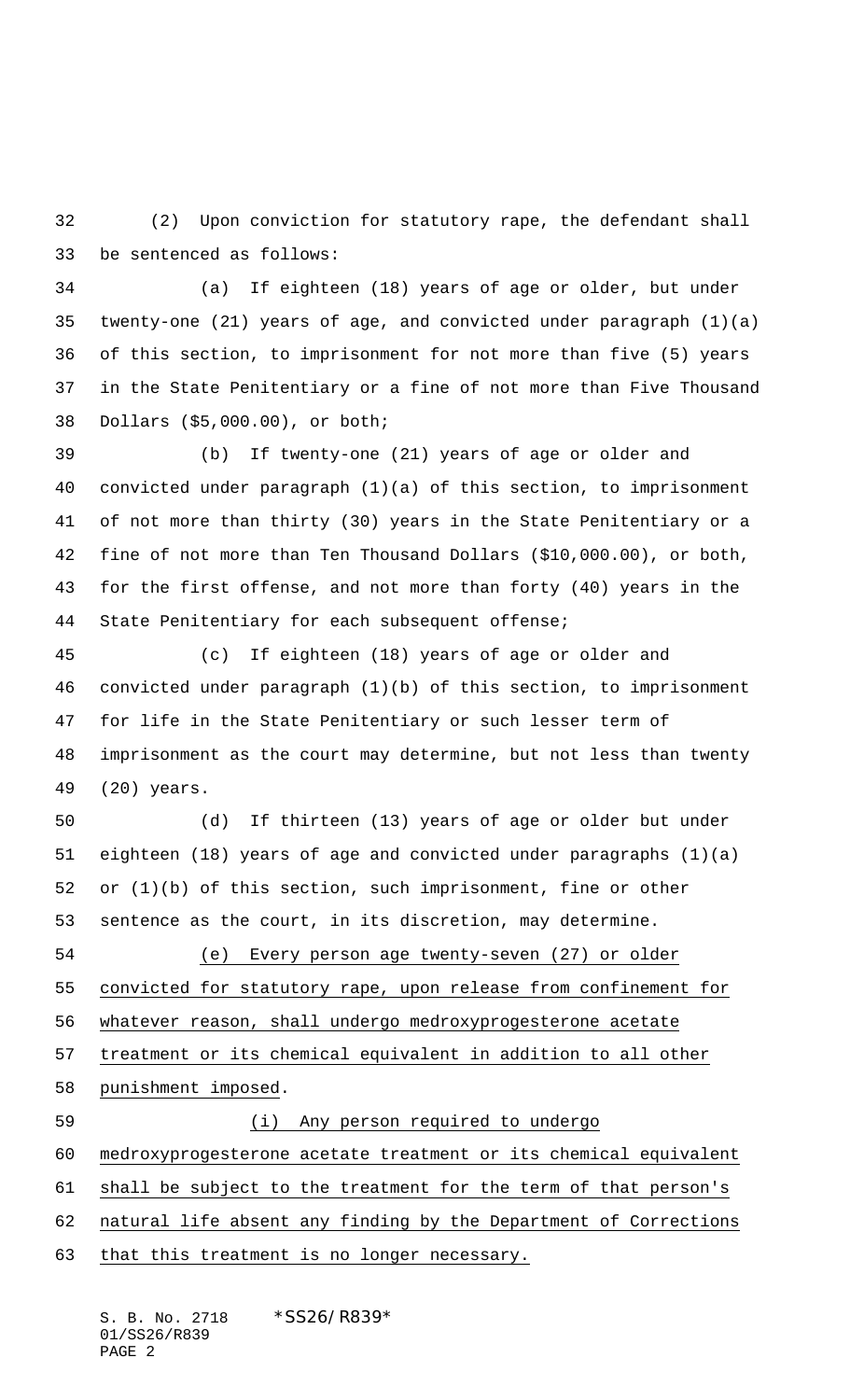(ii) The person shall begin medroxyprogesterone acetate treatment one (1) week prior to release from confinement and shall continue treatments until the Department of Corrections demonstrates that this treatment is no longer necessary. (iii) If a person voluntarily undergoes a permanent, surgical alternative to hormonal chemical treatment for sex offenders, he or she shall not be required to undergo the hormonal treatment. 72 (iv) The Department of Corrections shall administer this paragraph (e) and implement the protocols required. These protocols shall include, but not be limited to, a requirement to inform the person about the effect of hormonal chemical treatment and any side effects that may result from it. A person subject to this paragraph shall acknowledge the receipt of this information.

 (3) (a) Every person who shall have forcible sexual intercourse with any person, or who shall have sexual intercourse not constituting forcible sexual intercourse or statutory rape with any person without that person's consent by administering to such person any substance or liquid which shall produce such stupor or such imbecility of mind or weakness of body as to prevent effectual resistance, upon conviction, shall be imprisoned for life in the State Penitentiary if the jury by its verdict so 87 prescribes; and in cases where the jury fails to fix the penalty at life imprisonment, the court shall fix the penalty at imprisonment in the State Penitentiary for any term as the court, in its discretion, may determine.

 (b) This subsection (3) shall apply whether the perpetrator is married to the victim or not.

 (4) In all cases where a victim is under the age of sixteen (16) years, it shall not be necessary to prove penetration where it is shown the genitals, anus or perineum of the child have been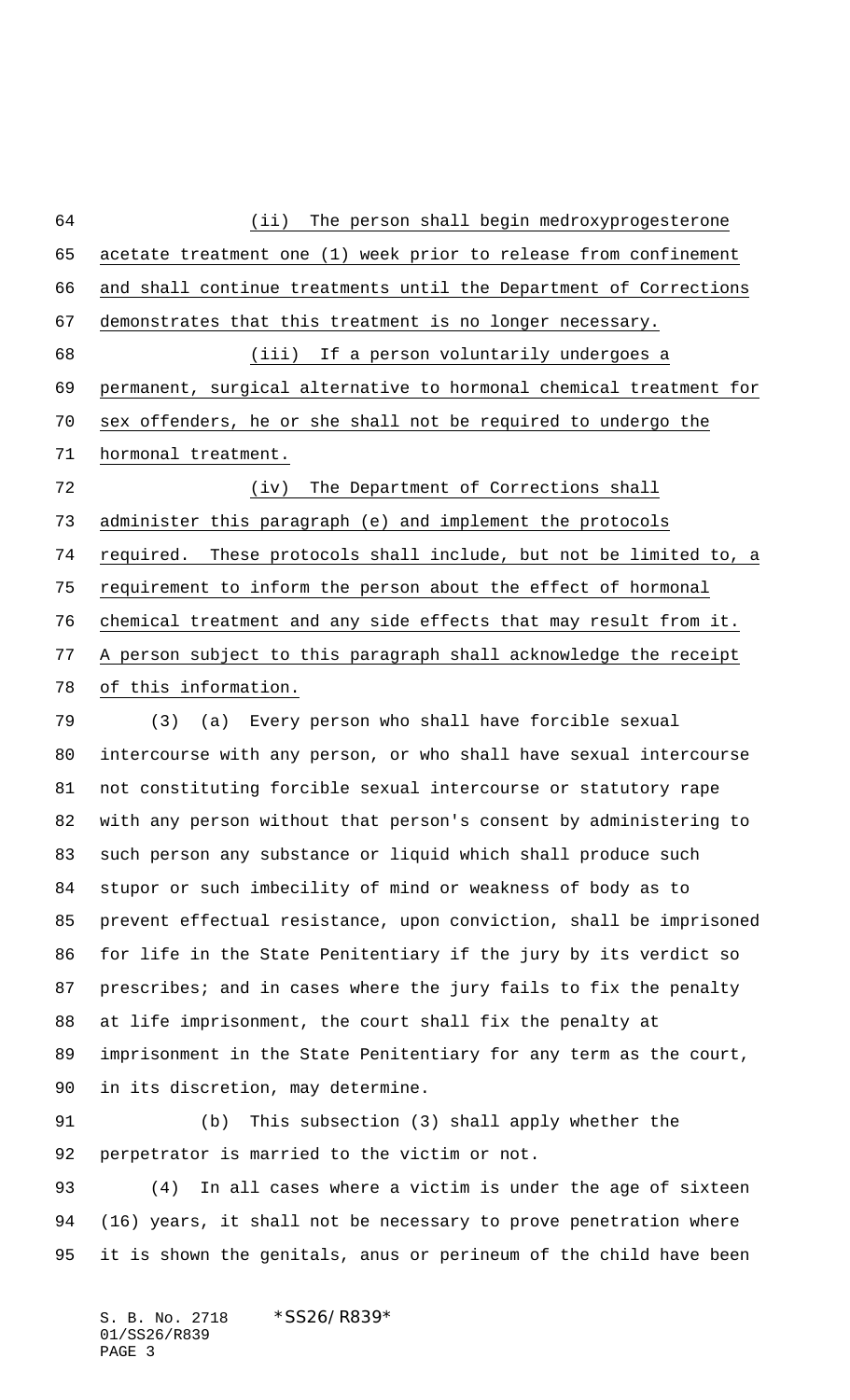lacerated or torn in the attempt to have sexual intercourse with the child.

 (5) For the purposes of this section, "sexual intercourse" shall mean a joining of the sexual organs of a male and female human being in which the penis of the male is inserted into the vagina of the female.

 SECTION 2. Section 97-3-101, Mississippi Code of 1972, is amended as follows:

 97-3-101. (1) Every person who shall be convicted of sexual battery under Section 97-3-95(1)(a), (b), or (2) shall be imprisoned in the State Penitentiary for a period of not more than thirty (30) years, and for a second or subsequent such offense shall be imprisoned in the penitentiary for not more than forty (40) years.

 (2) (a) Every person who shall be convicted of sexual battery under Section 97-3-95(1)(c) who is at least eighteen (18) but under twenty-one (21) years of age shall be imprisoned for not more than five (5) years in the State Penitentiary or fined not more than Five Thousand Dollars (\$5,000.00), or both;

 (b) Every person who shall be convicted of sexual battery under Section 97-3-95(1)(c) who is twenty-one (21) years of age or older shall be imprisoned not more than thirty (30) years in the State Penitentiary or fined not more than Ten Thousand Dollars (\$10,000.00), or both, for the first offense, and not more than forty (40) years in the State Penitentiary for each subsequent offense.

 (3) Every person who shall be convicted of sexual battery under Section 97-3-95(1)(d) who is eighteen (18) years of age or older shall be imprisoned for life in the State Penitentiary or such lesser term of imprisonment as the court may determine, but not less than twenty (20) years.

S. B. No. 2718 \*SS26/R839\* 01/SS26/R839 PAGE 4 127 (4) Every person who shall be convicted of sexual battery under Section 97-3-95(1)(c) or (d) who is twenty-seven (27) years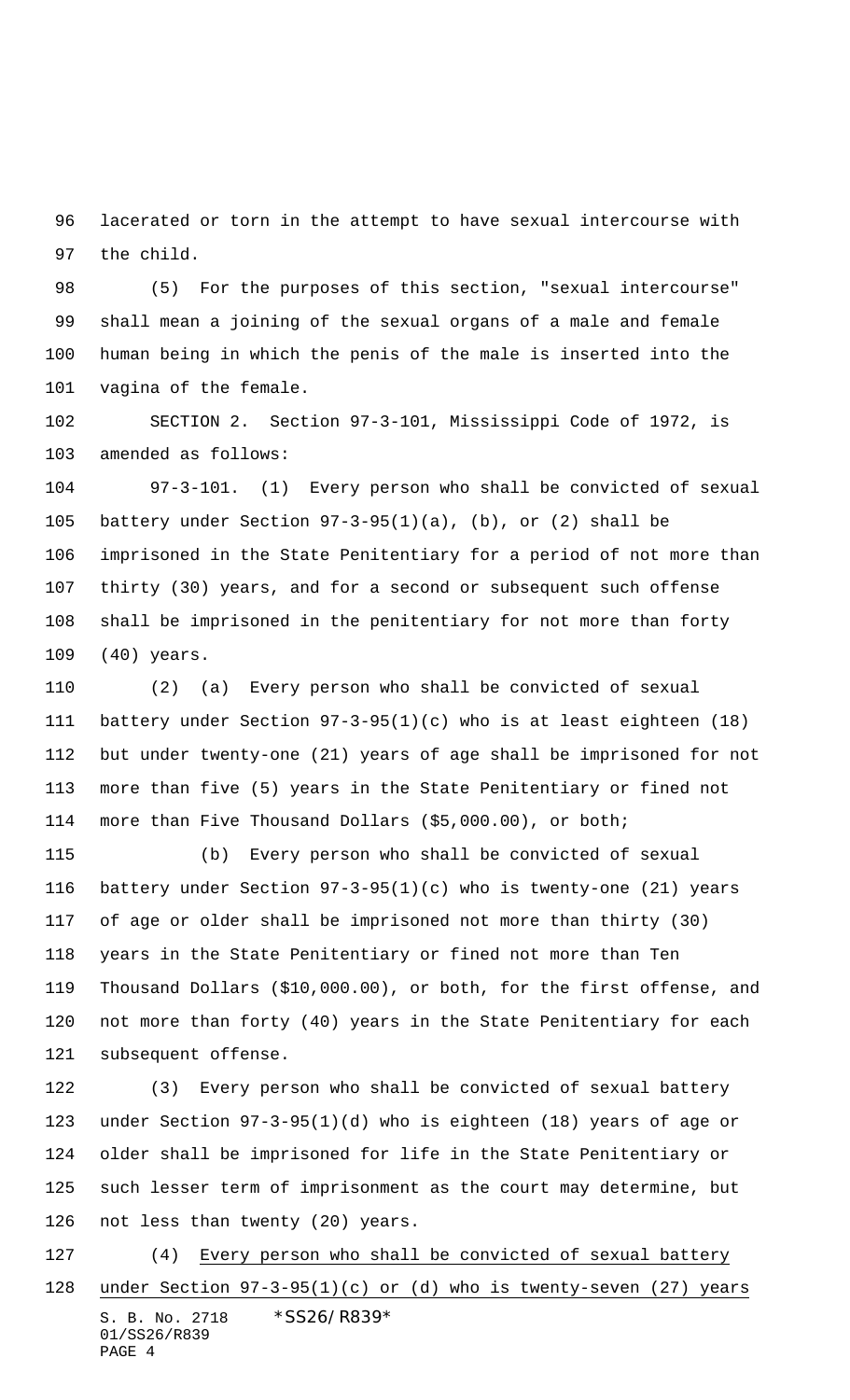S. B. No. 2718 \* SS26/R839\* 01/SS26/R839 of age or older, upon release from confinement for whatever reason, shall undergo medroxyprogesterone acetate treatment or its chemical equivalent, in addition to any other punishment imposed. (5) (a) Any person required to undergo medroxyprogesterone acetate treatment or its chemical equivalent shall be subject to the treatment for the term of that person's natural life absent any finding by the Department of Corrections that this treatment is no longer necessary. (b) The person shall begin medroxyprogesterone acetate 138 treatment one (1) week prior to release from confinement and shall continue treatments until the Department of Corrections 140 demonstrates that this treatment is no longer necessary. (c) If a person voluntarily undergoes a permanent, surgical alternative to hormonal chemical treatment for sex offenders, he or she shall not be required to undergo the hormonal treatment. (d) The Department of Corrections shall administer this subsection (5) and implement the protocols required by this subsection. These protocols shall include, but not be limited to, a requirement to inform the person about the effect of hormonal chemical treatment and any side effects that may result from it. A person subject to this subsection shall acknowledge the receipt of this information. (6) Every person who shall be convicted of sexual battery who is thirteen (13) years of age or older but under eighteen (18) years of age shall be sentenced to such imprisonment, fine or other sentence as the court, in its discretion, may determine. SECTION 3. Section 97-5-23, Mississippi Code of 1972, is amended as follows: 97-5-23. (1) Any person above the age of eighteen (18) years, who, for the purpose of gratifying his or her lust, or indulging his or her depraved licentious sexual desires, shall handle, touch or rub with hands or any part of his or her body or

## PAGE 5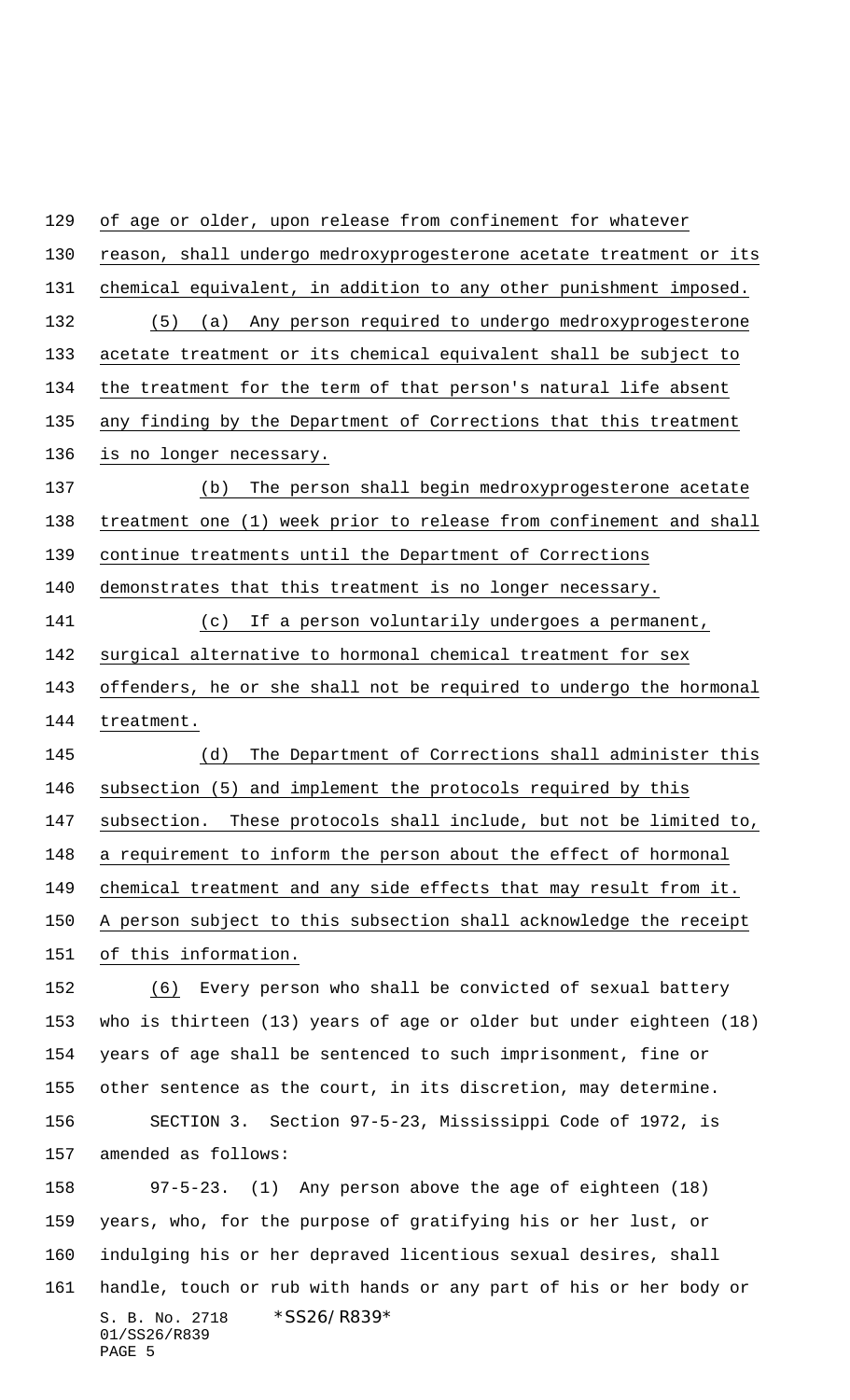any member thereof, any child under the age of sixteen (16) years, with or without the child's consent, or a mentally defective, mentally incapacitated or physically helpless person as defined in Section 97-3-97, shall be guilty of a felony and, upon conviction thereof, shall be fined in a sum not less than One Thousand Dollars (\$1,000.00) nor more than Five Thousand Dollars (\$5,000.00), or be committed to the custody of the State Department of Corrections not less than two (2) years nor more than fifteen (15) years, or be punished by both such fine and imprisonment, at the discretion of the court.

 (2) Any person above the age of eighteen (18) years, who, for the purpose of gratifying his or her lust, or indulging his or her depraved licentious sexual desires, shall handle, touch or rub with hands or any part of his or her body or any member thereof, any child younger than himself or herself and under the age of eighteen (18) years who is not such person's spouse, with or without the child's consent, when the person occupies a position of trust or authority over the child shall be guilty of a felony and, upon conviction thereof, shall be fined in a sum not less than One Thousand Dollars (\$1,000.00) nor more than Five Thousand Dollars (\$5,000.00), or be committed to the custody of the State Department of Corrections not less than two (2) years nor more than fifteen (15) years, or be punished by both such fine and imprisonment, at the discretion of the court. A person in a position of trust or authority over a child includes without limitation a child's teacher, counselor, physician, psychiatrist, psychologist, minister, priest, physical therapist, chiropractor, legal guardian, parent, stepparent, aunt, uncle, scout leader or coach.

S. B. No. 2718 \* SS26/R839\* 01/SS26/R839 PAGE 6 (3) Upon a second conviction for an offense under this section, the person so convicted shall be punished by commitment to the State Department of Corrections for a term not to exceed twenty (20) years, however, upon conviction and sentencing, the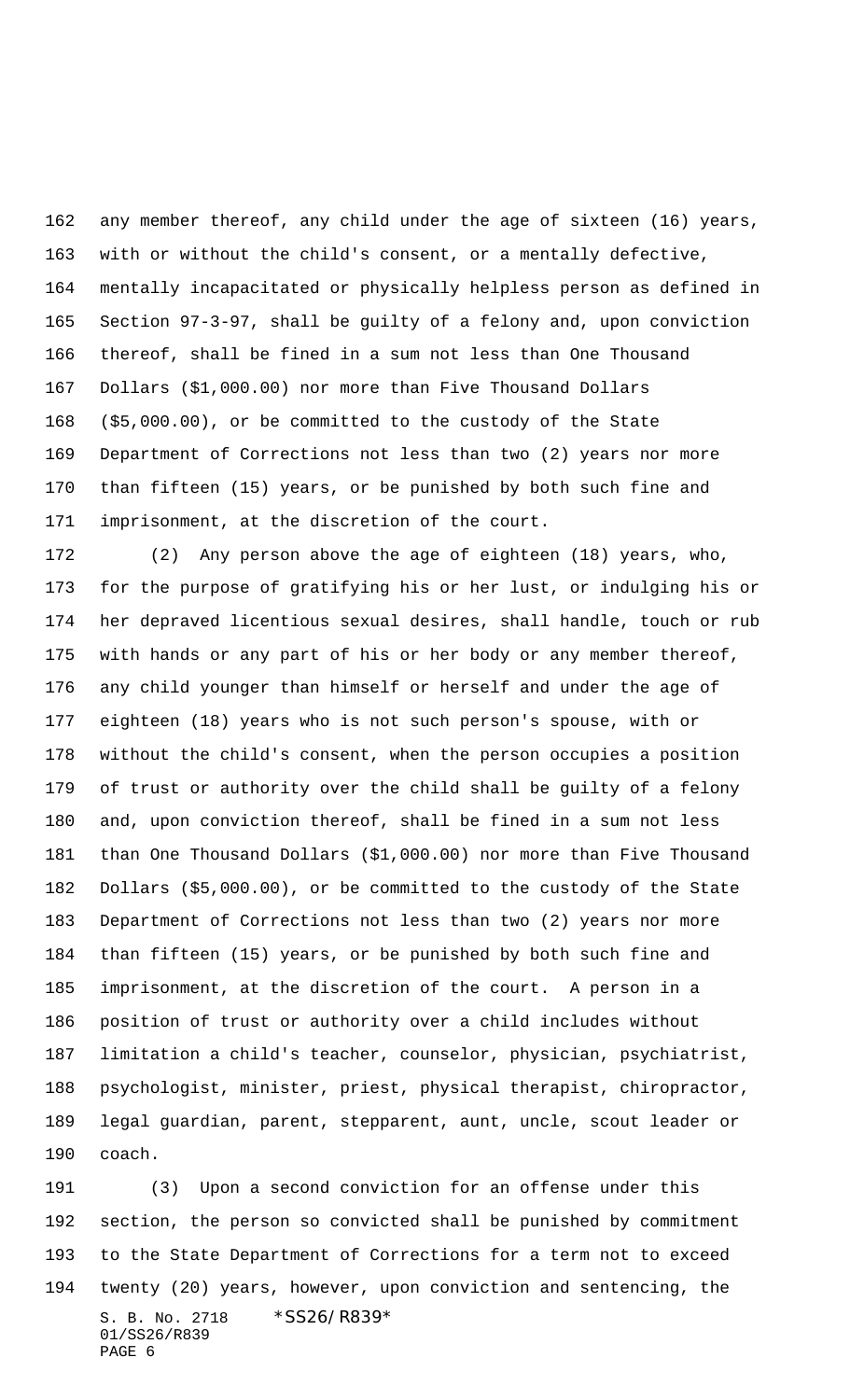offender shall serve at least one-half (1/2) of the sentence so imposed.

 (4) Every person who shall be convicted under this section who is twenty-seven (27) years of age or older, upon release from confinement for whatever reason, shall undergo medroxyprogesterone acetate treatment or its chemical equivalent, in addition to any other punishment imposed.

 (5) (a) Any person required to undergo medroxyprogesterone acetate treatment or its chemical equivalent shall be subject to the treatment for the term of that person's natural life absent any finding by the Department of Corrections that this treatment is no longer necessary.

 (b) The person shall begin medroxyprogesterone acetate treatment one (1) week prior to release from confinement and shall continue treatments until the Department of Corrections

demonstrates that this treatment is no longer necessary.

(c) If a person voluntarily undergoes a permanent,

surgical alternative to hormonal chemical treatment for sex

 offenders, he or she shall not be required to undergo the hormonal treatment.

 (d) The Department of Corrections shall administer this subsection (5) and implement the protocols required by this subsection. These protocols shall include, but not be limited to, a requirement to inform the person about the effect of hormonal chemical treatment and any side effects that may result from it. A person subject to this subsection shall acknowledge the receipt of this information. SECTION 4. Section 97-5-35, Mississippi Code of 1972, is amended as follows: 97-5-35. (1) Any person who violates any provision of Section 97-5-33 shall be guilty of a felony and upon conviction shall pay a fine of not less than Twenty-five Thousand Dollars (\$25,000.00) nor more than One Hundred Thousand Dollars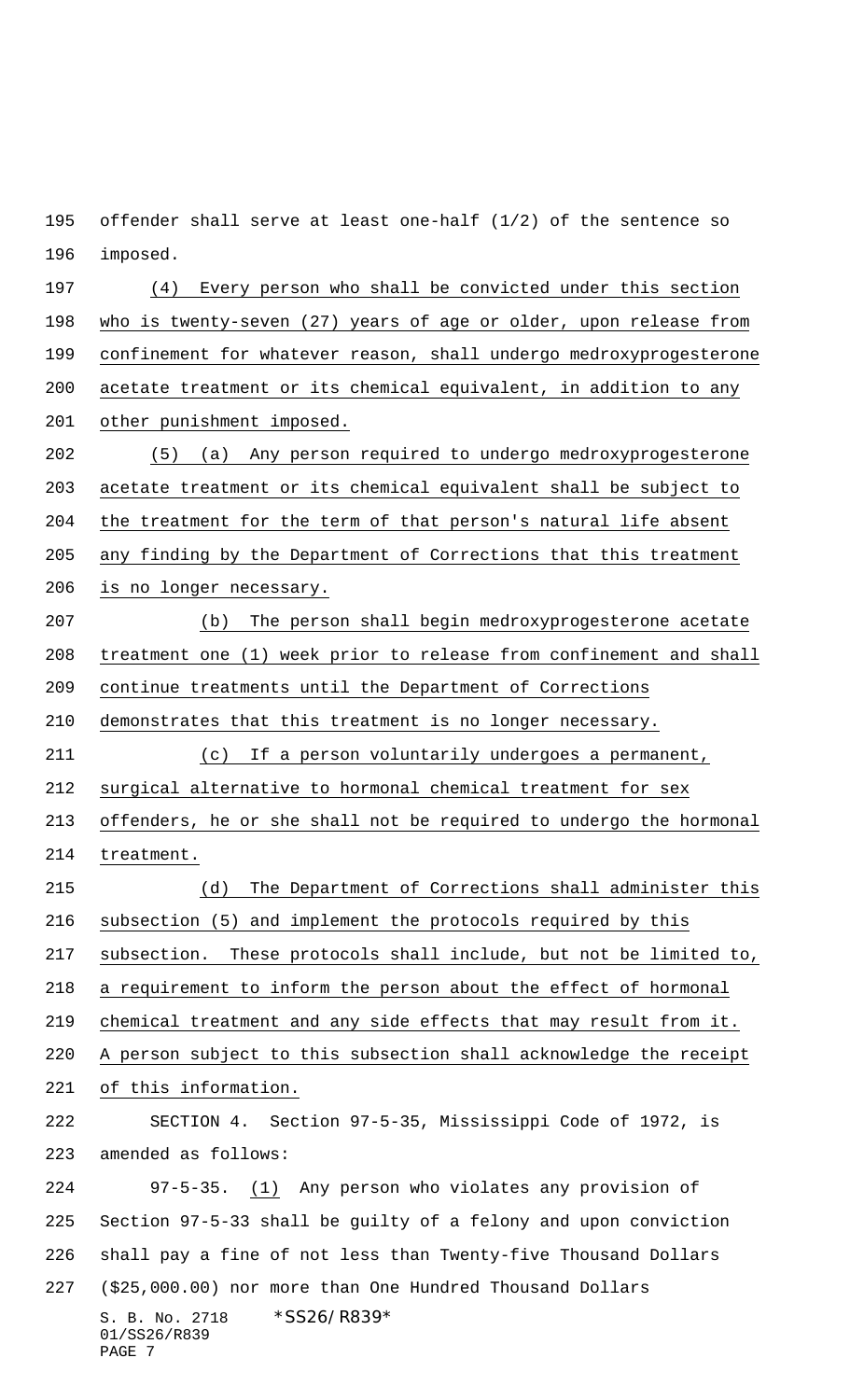(\$100,000.00) and shall be imprisoned for not less than two (2) years nor more than twenty (20) years. Any person convicted of a second or subsequent violation of Section 97-5-33 shall pay a fine of not less than Seventy-five Thousand Dollars (\$75,000.00) and shall be imprisoned not less than ten (10) years nor more than thirty (30) years. Every person who shall be convicted under this section who is twenty-seven (27) years of age or older, upon release from confinement for whatever reason, shall undergo medroxyprogesterone acetate treatment or its chemical equivalent, in addition to any other punishment imposed. (2) (a) Any person required to undergo medroxyprogesterone acetate treatment or its chemical equivalent shall be subject to the treatment for the term of that person's natural life absent any finding by the Department of Corrections that this treatment is no longer necessary. (b) The person shall begin medroxyprogesterone acetate treatment one (1) week prior to release from confinement and shall continue treatments until the Department of Corrections demonstrates that this treatment is no longer necessary. (c) If a person voluntarily undergoes a permanent, surgical alternative to hormonal chemical treatment for sex offenders, he or she shall not be required to undergo the hormonal treatment. (d) The Department of Corrections shall administer this subsection (2) and implement the protocols required by this subsection. These protocols shall include, but not be limited to, a requirement to inform the person about the effect of hormonal chemical treatment and any side effects that may result from it. A person subject to this subsection shall acknowledge the receipt of this information. SECTION 5. Section 97-5-41, Mississippi Code of 1972, is amended as follows: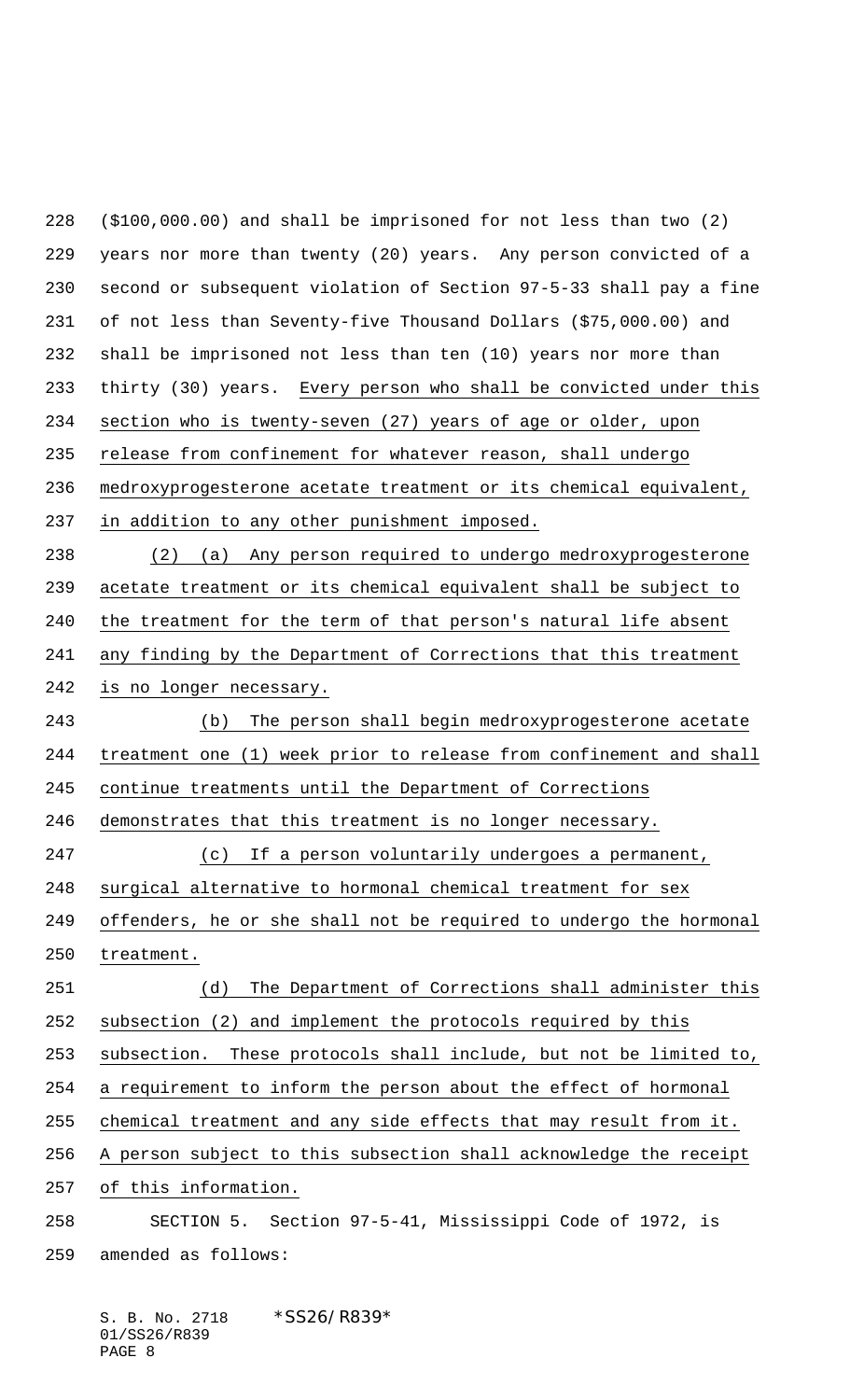97-5-41. (1) Any person who shall have carnal knowledge of his or her unmarried stepchild or adopted child younger than himself or herself and over fourteen (14) and under eighteen (18) years of age, upon conviction, shall be punished by imprisonment in the penitentiary for a term not exceeding ten (10) years.

 (2) Any person who shall have carnal knowledge of an unmarried child younger than himself or herself and over fourteen (14) and under eighteen (18) years of age, with whose parent he or she is cohabiting or living together as husband and wife, upon conviction, shall be punished by imprisonment in the penitentiary for a term not exceeding ten (10) years.

 (3) Every person who shall be convicted under this section who is twenty-seven (27) years of age or older, upon release from confinement for whatever reason, shall undergo medroxyprogesterone acetate treatment or its chemical equivalent, in addition to any other punishment imposed.

 (4) (a) Any person required to undergo medroxyprogesterone acetate treatment or its chemical equivalent shall be subject to the treatment for the term of that person's natural life absent any finding by the Department of Corrections that this treatment 280 is no longer necessary.

S. B. No. 2718 \* SS26/R839\* 01/SS26/R839 PAGE 9 (b) The person shall begin medroxyprogesterone acetate treatment one (1) week prior to release from confinement and shall continue treatments until the Department of Corrections demonstrates that this treatment is no longer necessary. (c) If a person voluntarily undergoes a permanent, surgical alternative to hormonal chemical treatment for sex offenders, he or she shall not be required to undergo the hormonal treatment. (d) The Department of Corrections shall administer this subsection (4) and implement the protocols required by this subsection. These protocols shall include, but not be limited to, a requirement to inform the person about the effect of hormonal